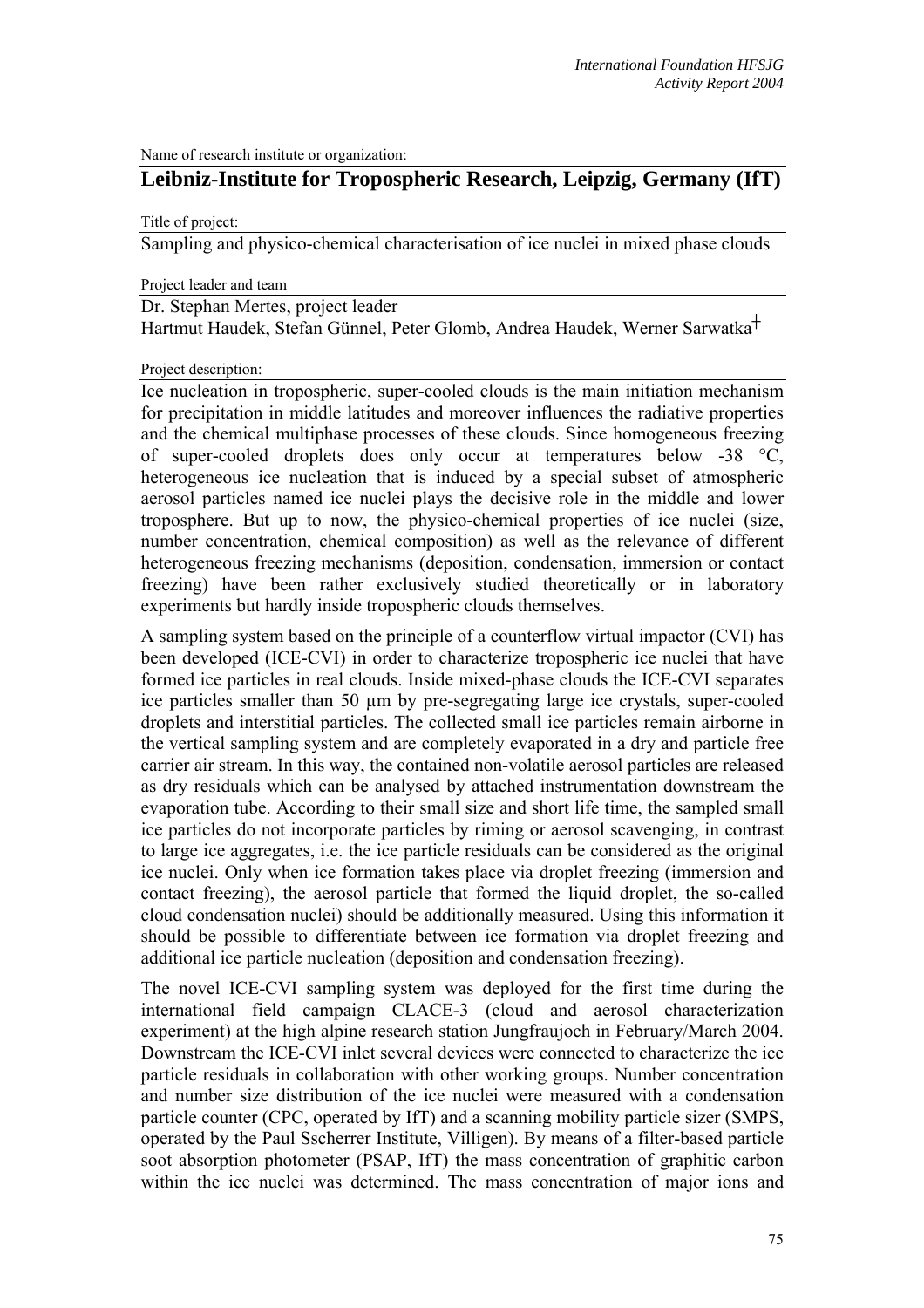organic carbon (OC) of the collected ice nuclei was derived by an aerosol mass spectrometer (AMS, operated by the Max-Planck Institute Mainz, Germany). Furthermore, an impactor (operated by the Technical University of Darmstadt, Germany) was connected for the off-line single particle analysis of the impactor samples using environmental scanning electron microscopy (ESEM, TU Darmstadt).

From the combination of the ICE-CVI sampler and the different sensors first features of the ice particle residuals are obtained, which are subsequently related to the aerosol properties of the total aerosol population measured downstream an independent whole air inlet. During a mixed-phase cloud event from the 24 March (11:00) to the 25 March (09:40) an ice nuclei concentration of 2  $cm<sup>3</sup>$  was determined compared to a total particle concentration of  $723 \text{ cm}^3$ , respectively. The small number of ice nuclei led to a particle mass concentration of  $12 \text{ ng m}^3$  at a total particle mass concentration of  $6180$  ng m<sup>-3</sup>, both obtained from the integration of the particle number size distribution. The ice nuclei contained a soot mass concentration of about 1 ng  $m<sup>-3</sup>$ whereas the total aerosol particles included 92 ng  $m<sup>3</sup>$ . Relating the amount of soot to the aerosol mass for the ice particle residuals and the total aerosol particles yielded an enrichment of soot in the ice nuclei by a factor of 5, which is clear evidence that graphitic carbon promotes ice formation in tropospheric clouds. The number size distribution of the ice particle residuals revealed that a lot of ice nuclei were below a particle size of 100 nm. However, normalizing these size distributions by the number size distributions of the prevailing total aerosol particles, it was found that particles with diameters larger than 400 nm are favoured to act as ice nuclei. From the results of the aerosol mass spectrometer it could be concluded that the ice nuclei mass distribution does not consists mainly from major ions and organic carbon. The missing mass was not directly measured but it most likely consists of crustal material like mineral and desert dust. This hypothesis is strongly supported by the single particle analysis by means of electron microscopy. In smaller ice nuclei signatures of C and O were found and in larger ice nuclei Si became dominant. This is a first indication that small ice nuclei contain mainly organic and graphitic carbon whereas the larger ones are mineral dust particles.

During CLACE-3 the functionality of the ICE-CVI as a unique development to sample ice particles in order to analyse the ice initiating particles could be successfully verified. Based on this new technique it was feasible for the first time to carry out a characterization of ice nuclei that formed ice in tropospheric clouds in central Europe in 2004. The results from the field experiment confirm the assumption that hydrophobic aerosol substances that already possess a lattice structure are preferred to nucleate ice particles. More systematic and representative measurements of atmospheric ice nuclei and heterogeneous ice nucleation will be conducted at the high-alpine research station Jungfraujoch using the ICE-CVI technique.

Key words:

mixed-phase clouds, heterogeneous ice nucleation, ice nuclei

Internet data bases:

[http://aerosolforschung.web.psi.ch/Clace3\\_Page/Clace3\\_Page.htm](http://aerosolforschung.web.psi.ch/Clace3_Page/Clace3_Page.htm)

Collaborating partners/networks:

Paul Scherrer Institute Villigen (PSI); Max-Planck Institute Mainz (MPI); Technical University of Darmstadt (TUD).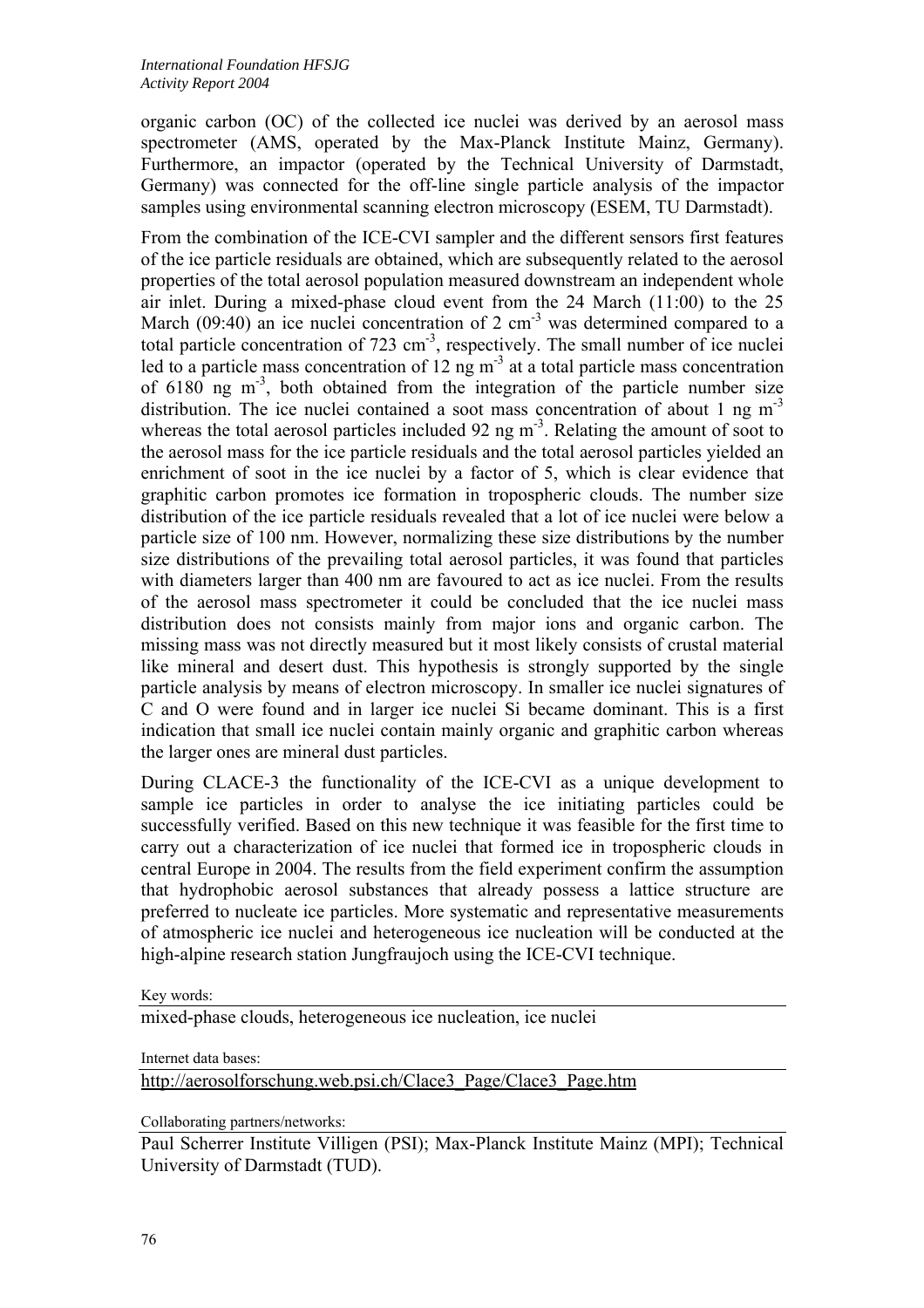Scientific publications and public outreach 2004:

#### **Conference papers**

Mertes, S., A. Schwarzenböck, J. Schneider, S. Walter, M. Ebert, M. Inerle-Hof, B. Verheggen, J. Cozic, and E. Weingartner, Design and Operation of a Counterflow Virtual Impactor Inlet System to collect small Ice Particles out of Mixed-Phase Clouds at the high Alpine Site Jungfraujoch (3580 m asl), European Aerosol Conference, Budapest, Hungary, 6 – 10 September 2004, J. Aerosol Sci., 35, S167- S168.

Mertes, S., A Counterflow Virtual Impactor (CVI) System for Sampling of freshly formed Ice Particles in Mixed-Phase Clouds at the high Alpine Research Station Jungfraujoch (3580 m): Functionality and first results, Workshop on 'The Tropospheric Ice-Phase', Frankfurt, Germany, 10 – 11 November 2004.

### **Data books and reports**

Mertes, S., Ice nuclei: field measurements on Jungfraujoch, colloquium of atmospheric and environmental sciences, Institut für Meteorologie und Geophysik, University of Frankfurt/Main, 15 July, 2004.

## **Magazine and Newspapers articles**

"Gros plan sur la double vie climatique des aérosols", 24heures, April 1, 2004.

"Grosse Jagd auf kleine Teilchen", Berner Zeitung and Berner Oberländer and Thuner Tagblatt, April 1, 2004.

"Von Forschern, die sich Wolken wünschen", Tages-Anzeiger, April 7, 2004.

"Der Kern im Eiskristall", ETH Life, April 8, 2004.

"Ein Forscher jagt Wolken", Swissinfo, April 9, 2004.

"Particles cloud researchers' judgement", Swissinfo, April 27, 2004.

"Auf den Spuren der Wolkenmacher", Basler Zeitung, April 30, 2004.

"Ausser Puste", Frankfurter Rundschau, Mai 25, 2004.

"Zwischen den Wolken", Süddeutsche Zeitung, Mai 26, 2004.

### **Radio and television**

"CLACE-3 Reportage" Interview with the atmospheric scientists Stefan van Eckeren, PSI Villigen, and Dr. Stephan Mertes, IfT Leipzig, Radio DRS 1 and DRS 3, "Rendezvous am Mittag", April 2 and 5, 2004.

Address:

Institut für Troposphärenforschung Permoserstrasse 15 D-04318 Leipzig Deutschland

Contacts:

Stephan Mertes Tel.: +49 341 235 2153 Fax: +49 341 235 2361 e-mail: mertes@tropos.de URL: [http://www.tropos.de](http://www.tropos.de/)